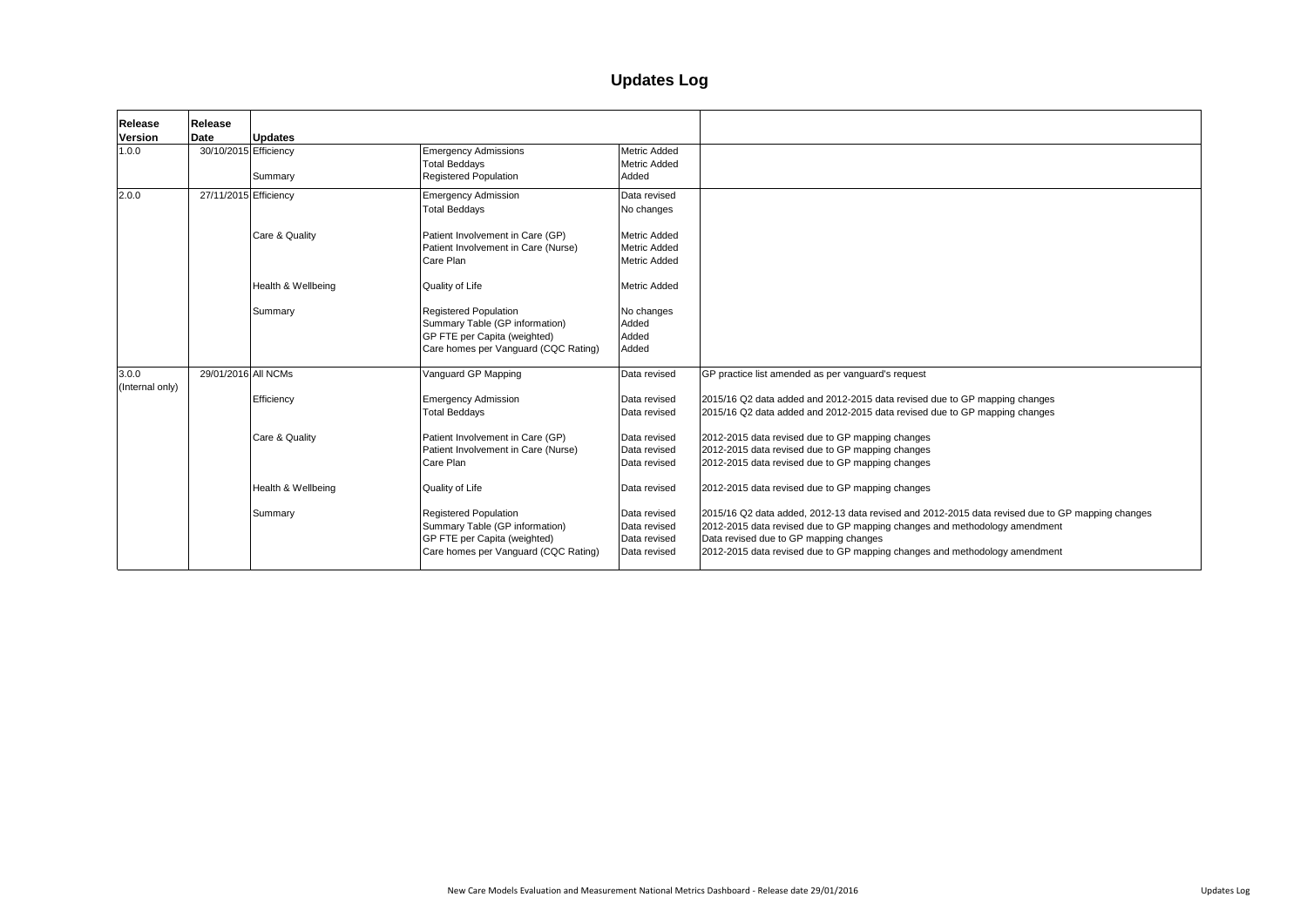## **Release version: 4.0.0 Release date: 31st March 2016**

#### New Baseline Chart

We have changed the way the baseline chart works on the Efficiency Metrics tab. Before all values were scaled relative to the 2014/15 FQ 1 position. As a result, if this position was relatively high subsequent points would be low in comparison and visa-versa. This was unsatisfactory as random fluctuations may have an impact on the appearance of the vanguard's trajectory. We have therefore changed the scaling to the whole of 2014/15, so that the average over the quarters of this period is 100 and not just the single 2014/15 FQ 1 point. This means that a single point is unlikely to have a significant impact on the reported performance of the vanguard.

We recognise that this means that it may be difficult to compare the baseline position against previous release of the dashboard. However, users should be able to replicate this previous methodology, should they wish to, from the data and the Efficiency Table tab by taking the ratio of reported figures to the 2014/15 FQ1 figure.

In interpreting this new chart, values under a 100 can be viewed as an improvement on the baseline position, whereas values over 100 can be regarded as deterioration. However, we would caution against reading too much into a single data point, as all data values will have some natural variation that may take them above or below the 100 mark. When assessing performance it is important to consider a sustained overall trend.

We are developing sets of core metrics to track these impacts as soon after they occur as possible, to facilitate rapid learning and improvement. There will be around six core metrics for each care model type corresponding to the three challenges set out in Five Year Forward View: Care & Quality, Health & Wellbeing, and Finance & Efficiency. This represents the fourth release of the vanguard core metrics dashboard with metrics covering all three of these challenges.

We will report on these core metrics through a quarterly dashboard. For each metric the dashboard shows the trajectory compared to a baseline and compared to other vanguards as well as the national non-vanguard (Non-NCM) position and trend.

#### **Baselings**

Following consultation with vanguards, we updated changes to the GP practice list membership. As a result some vanguards will see changes in their reported metrics. These changes also impact on the non-NCM grouping, as practices move in and out of this group. We hope we have now got an accurate reflection of the vanguard structures to provide a firm baseline. As a result, changes in the metrics or in the vanguard's position in comparison to the non-NCM group may be a result of these structural changes and not of changes from implementation of the new delivery model. If there are any changes in your GP Practice membership the dashboard team need to be notified by so that these can be incorporated into the next release. If your list of GP Practices hasn't changed, no action is needed.

## **Notes**

All NCM are ultimately looking, as part of their drive to improve efficiency, to reduce hospital emergency admissions and to shift care from hospitals to the community. So we will use the following two metrics: • Emergency admissions derived from SUS/HES data. We will also look at the rate per head of registered population.

The technical definitions are presented below, in summary, we excluded maternity services from the statistics because although these are technically non-elective episodes they are not covered in the vanguard models of care and should not be counted as due to an exacerbation of the patient's condition or situation. In addition, we have excluded Mental Health from the statistics because these tend to be few and generally have long episodes of care that can distort the metric. The metrics are produced on a quarterly basis to remove some of the natural variability and have been labelled Jan-Mar = q4, Apr-Jun=q1, Jul-Sep=q2 and Oct-Dec=q3 - i.e. financial year quarters. And we have established the time series from April 2012 (Q1 2012).

#### **HES Figures**

Although we use the official source of statistics for the metrics in the dashboard – the Hospital Episode Statistics (HES) for the efficiency domain. These statistics are still provisional during the current year. As a res revisions can be made by the HSCIC that can result in changes to the metrics being reported, for example changes resulting from revisions to cording errors in the source data for HES -the Secondary User Service (SUS) data.

Please note: Care Home vanguard data is showing a significant and consistent accelerating downward trend that goes against the trend for this age group as reported through HES. Therefore, we have made the difficult decision not to publish this part of the dashboard until we have resolved the issue. The dashboard analytical team are investigating and we believe that this issue is due to refreshes of the NHAIS patient lists within our sources data. We are in the process of updating these lists to see if this rectifies the issue. We have reported this issue to Care Home Evaluation Leads and will keep everyone updated with our work. To clarify: this does not affect the other NCM vanguards as care home vanguard data is calculated in a different way.

### Efficiency Metrics

• Total beddays, derived from SUS/HES data. As for emergency admissions we will also look at the rate per head of registered population.

Population figures are taken from HSCIC at the beginning of the quarter i.e. 2015 Q3 (Oct-Dec 15) is taken from October 15 extract to give the most accurate snap shot of population figures in this moment of time.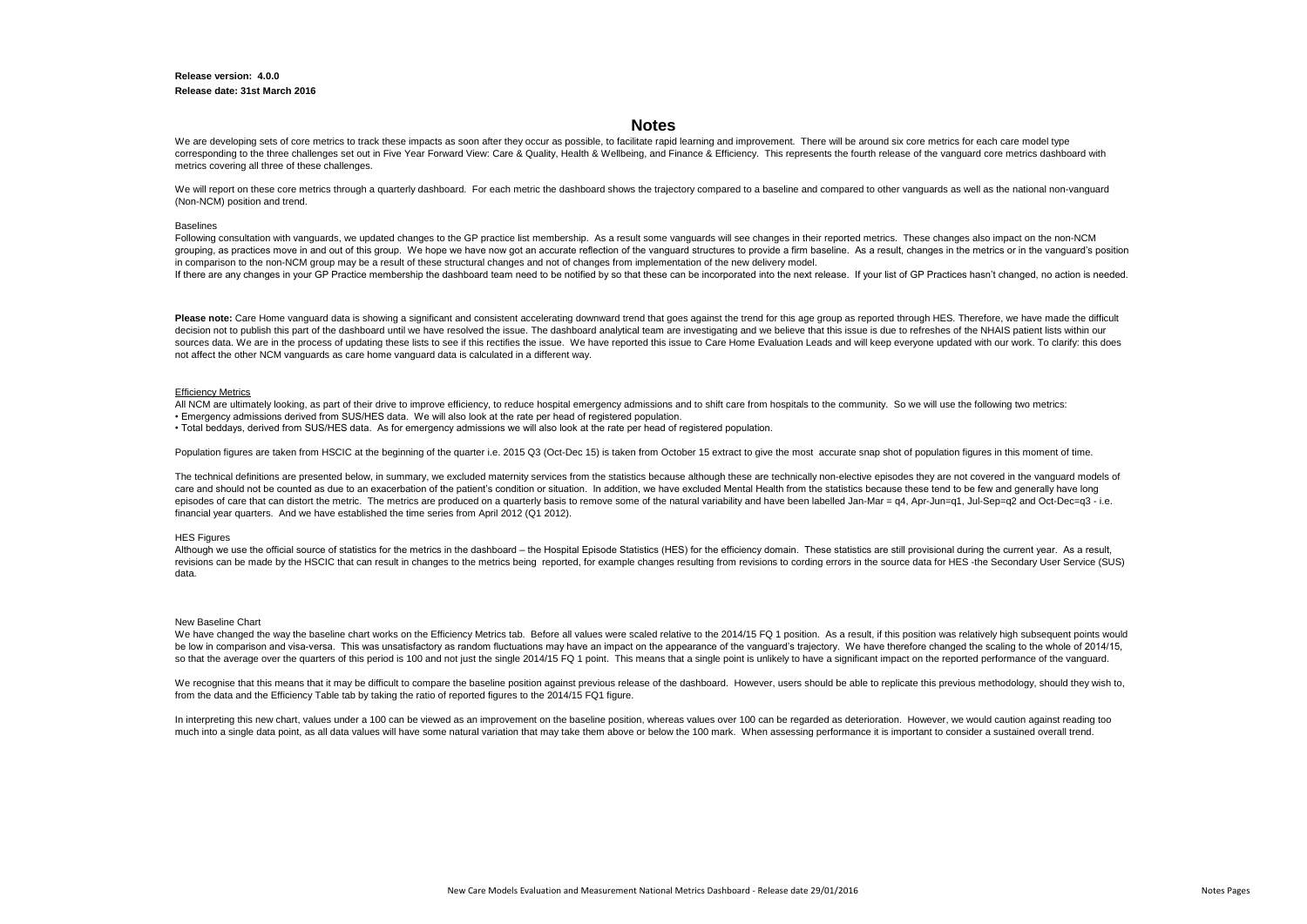## GP Patient Survey time periods

The GP Patient Survey is undertaken twice a year with questionnaires being sent out between July and September for Wave 1 and between January and March for Wave 2. Results are published in January and July based on the previous two waves i.e. the date of publication marks the beginning of the next wave of surveys. We use annualised data to improve the accuracy of the metrics by taking the largest sample size possible.

This latest release of the dashboard includes the most up to date data from the January publication. To report full years results: the January to March 2015 surveys and July to September 2015 surveys have been amalgamated. Previously we reported the amalgamated results from the January to March 2015 surveys with the July to Sept 2014 surveys, as this later publication was not available at the time we release the dashboard. This represents a shift in the reporting timeframes of metrics based on the GP Patient Survey. As a result of this change vanguards may see changes in their Care & Quality and Health & Wellbeing domain metrics that are not a result of changes in the structure of the vanguard.

For both the above metrics, we have taken the number of responders where their GP or Nurse was 'very good' or 'good' at involving them in decisions about their care and displayed this as a percentage of total responders for whom this applies.

We have given the technical definition of the metrics presented here and the data sources below. At the beginning of the dashboard we have added some basic statistics to understand the vanguard operating environment.

More information on the GP Patient Survey can be found on the GP Patient website (https://gp-patient.co.uk/).

## Care & Quality Metrics

The following metrics have been added to the dashboard;

• Patient Involvement in Care (GP – Q21 part d)

• Patient Involvement in Care (Nurse – Q23 part d)

• Care Plan (Q37), we have calculated the number of responders who did help put their written care plan together and displayed as a percentage of the total responders who have a written care plan.

### Health & Wellbeing Metrics

The following metric has been added to the dashboard taken from the GP Patient Survey;

• Quality of Life (Q34), we have calculated and displayed the average of the EQ5D score (please see full technical definition below).

The GP Patient Survey (GPPS) is a survey of over 2.5million GP registered patients with an overall response rate of 36% and is national statistical publication administered by Ipsos-MORI on behalf of NHS England. It should be noted that response rates vary by area. For the vanguards these vary between 21% and 49% for the latest survey. Due to this variability it may be difficult to detect statistically significant variation between successive waves of the survey. We are exploring how best to deal with this issue.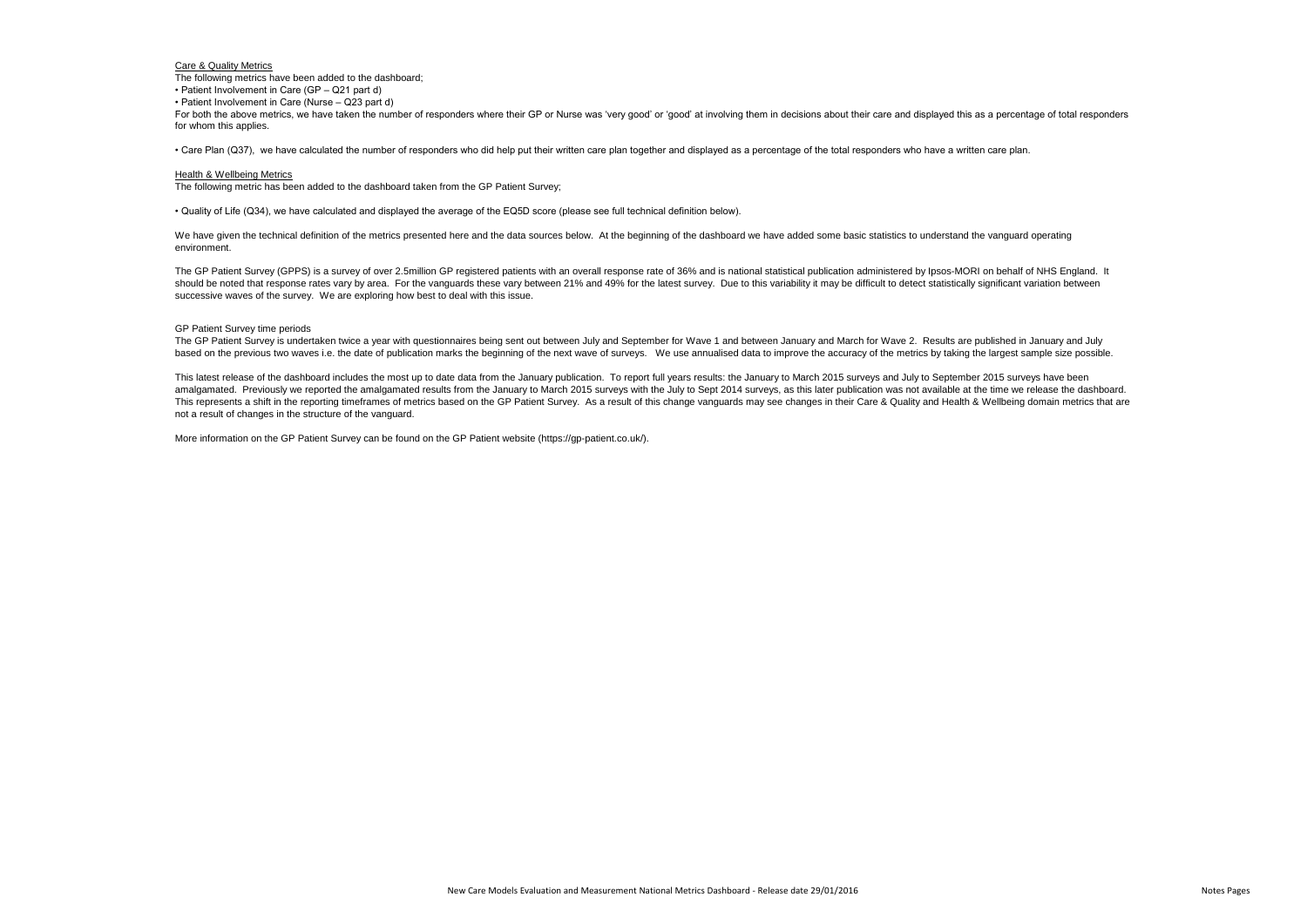## **Updates**

Name Changes, the following vanguards have relabelled.

- Modality Birmingham & Sandwell (previously Vitality (Birmingham & Sandwell))
- West Cheshire Way (previously Primary Care Cheshire)
- All together better Sunderland (previously Better Health and Care for Sunderland)
- Wellbeing Erewash (previously Erewash Multispecialty Community Provider)
- Principia Partners in Health (previously Principia Partners in Health (Southern Nottinghamshire))
- Encompass (Whitstable, Faversham and Canterbury) (previously Whitstable Medical Practice)

GP to Vanguard Mapping, GP practices associated with the vanguards have changed in the following area, this will affect the construction of the metrics. - Better Care Together (Morecambe Bay Health Community)

- Mid Nottingham Better Together
- Northumberland Accountable Care Organisation
- Salford Together
- South Somerset Symphony Programme
- Dudley MCP
- Fylde Coast Local Health Economy
- Lakeside Healthcare (Northamptonshire)
- Stockport Together
- Whitstable Medical Practice
- Nottingham City CCG
- Modality Birmingham & Sandwell
- Calderdale Health & Social Care Economy
- West Wakefield Health & Wellbeing Ltd

We have recalculated GP FTE per 1,000 weighted population (excluding Market Forces Factor) to align both numerator and denominator to the same financial year quarter. The number of GP practices associated with a vanguard are based on the latest NHAIS active GP practice list.

Efficiency Domain\*: - Data refreshed to capture Q2 and Q3 for Emergency Admissions

- Data refreshed to capture Q2 and Q3 for Total Beddays
- Structural changes accounted for in both metrics
- Population list reviewed for 2012-13 based on an Open Exeter dataset provided by HSCIC.

Care & Quality Domain: - Structural changes accounted for in both metrics.

Health & Wellbeing: - Structural changes accounted for in metric.

\*HES month 13 data extract has been used which covers data from 2014/15 Q1-Q4, leading to some revisions for that period.

Actual GP registered population data for 2012/13 has been included this will affect the rates per 1,000 population.

Summary: - Population figures are now based on the most recent data available for 2015/16 Q3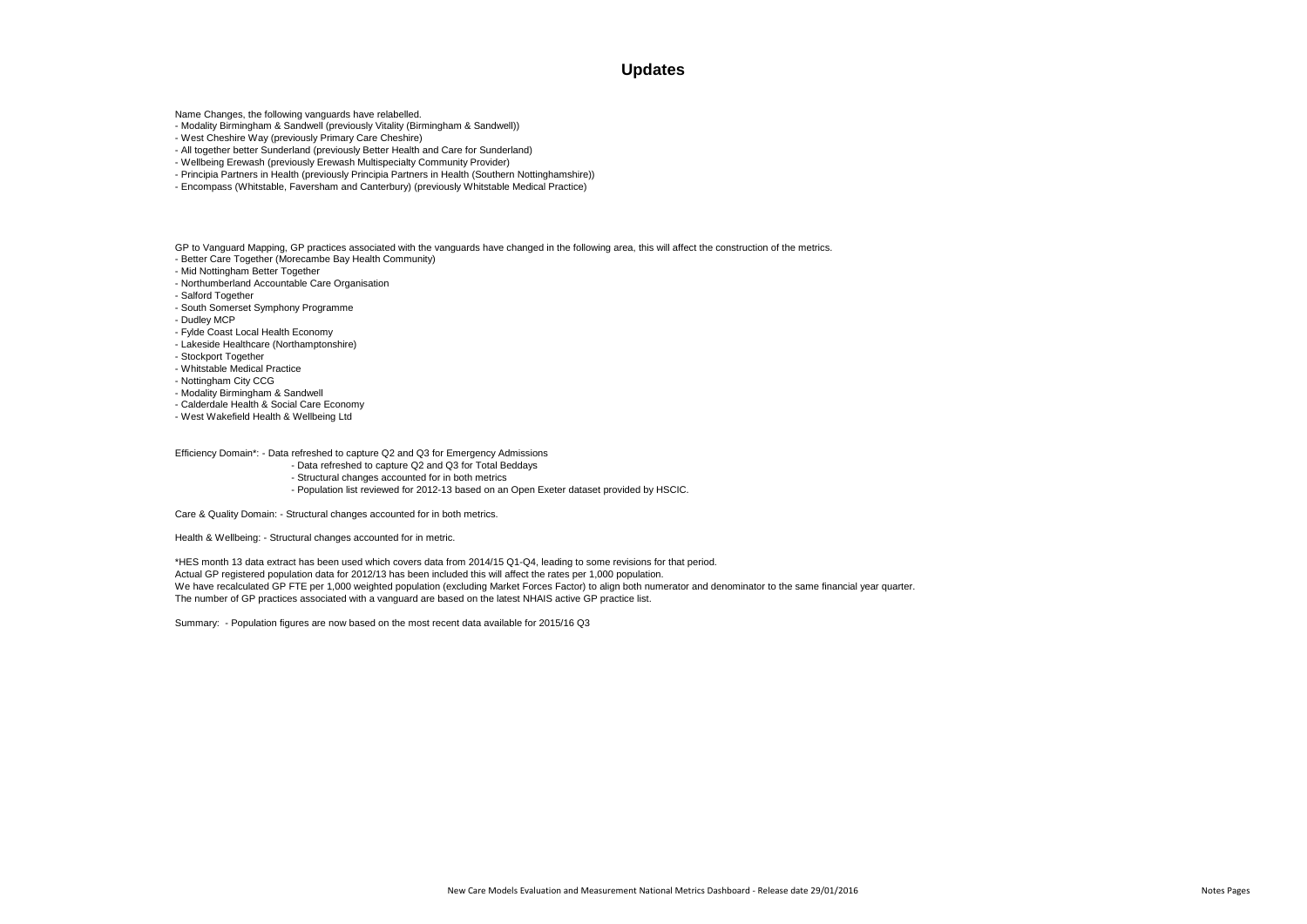## **Efficiency**

Emergency Admissions (EA)

NCM: PACs, MCPs Source HES

Finished Admission Episodes

Where: the admission method (admimeth) is through:

*21 = Emergency: via Accident and Emergency (A&E) services, including the casualty department of the provider*

*22 = Emergency: via general practitioner (GP)*

*23 = Emergency: via Bed Bureau, including the Central Bureau*

*24 = Emergency: via consultant outpatient clinic*

*2A = Accident and Emergency Department of another provider where the PATIENT had not been admitted* 

- *2B = Transfer of an admitted patient from another Hospital Provider in an emergency*
- *2C = Baby born at home as intended*
- *2D = Other emergency admission*
- *28 = Emergency: other means*

And: the treatment speciality (tretspef) is all conditions other than

*560 = Midwifery (available from October 1995)*

*700 = Learning disability (previously known as mental handicap)*

*710 = Adult mental illness*

*711 = Child and adolescent psychiatry*

*712 = Forensic psychiatry*

*713 = Psychotherapy*

*715 = Old age psychiatry (available from 1990-91)*

*720 = Eating Disorders (from 2006-07)*

*721 = Addiction Services (from 2006-07)*

*722 = Liaison Psychiatry (from 2006-07)*

- *723 = Psychiatric Intensive Care(from 2006-07)*
- *724 = Perinatal Psychiatry (from 2006-07)*

## Total Beddays (TBD)

NCM: PACs, MCPs

Source HES

Finished Consultant Episodes, where the episode finished during the quarter. Where: the treatment speciality (tretspef) is all conditions other than

*560 = Midwifery (available from October 1995)*

*700 = Learning disability (previously known as mental handicap)*

*710 = Adult mental illness*

*711 = Child and adolescent psychiatry*

- *712 = Forensic psychiatry*
- *713 = Psychotherapy*

*715 = Old age psychiatry (available from 1990-91)*

*720 = Eating Disorders (from 2006-07)*

*721 = Addiction Services (from 2006-07)*

*722 = Liaison Psychiatry (from 2006-07)*

*723 = Psychiatric Intensive Care(from 2006-07)*

*724 = Perinatal Psychiatry (from 2006-07)*

## **Metrics Technical Definitions**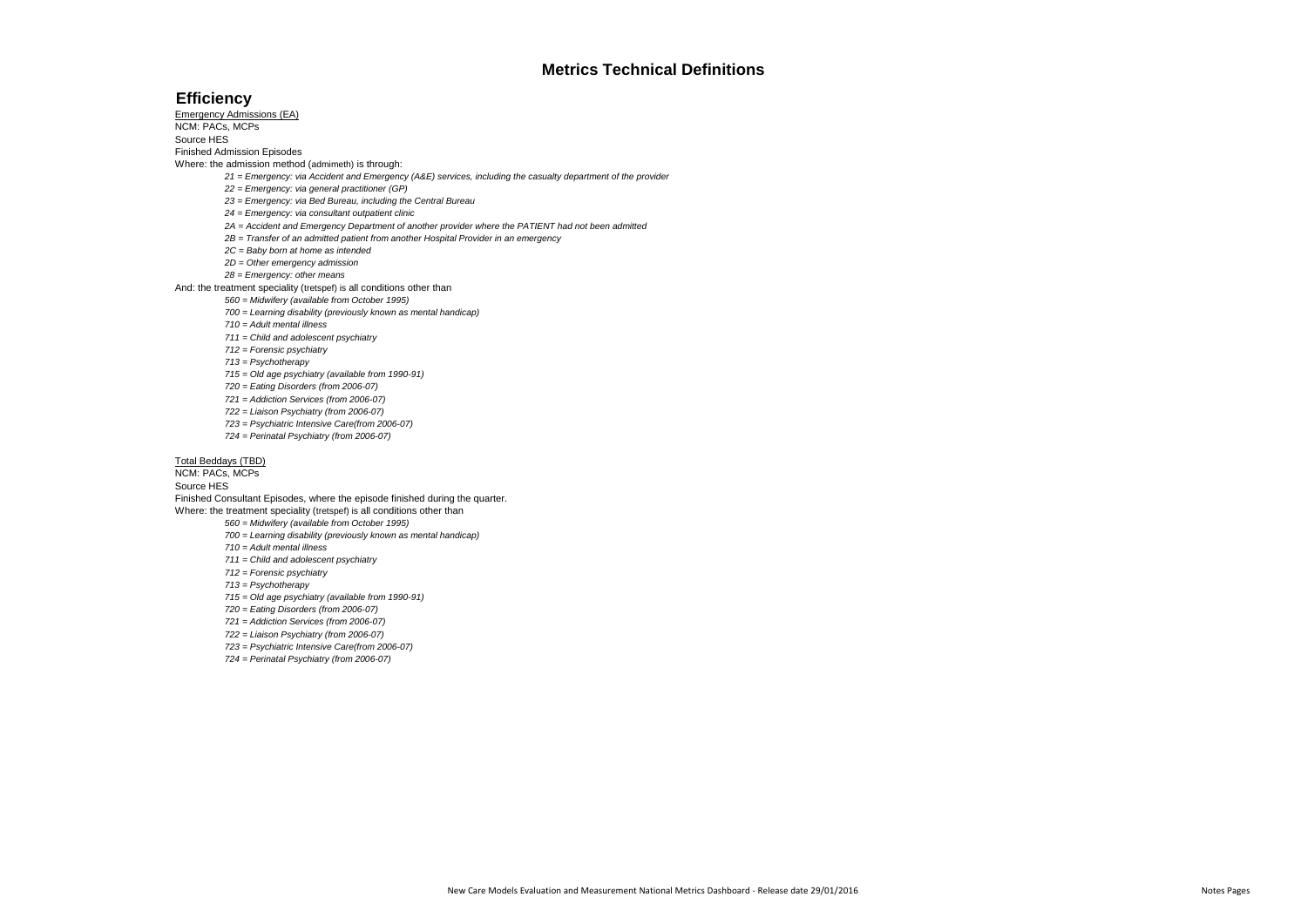## **Care & Quality**

Patient Involvement in Care (GP & Nurse) NCM: PACs, MCPs Source GP Patient Survey, weighted data

Care Plan NCM: PACs, MCPs Source GP Patient Survey, weighted data

# **Health & Wellbeing**

Quality of Life NCM: PACs, MCPs Source GP Patient Survey, weighted data

## GP Patient Survey time periods

Question 37 -"Did you help put your written care plan together?" By 'help' we mean setting goals for yourself or choosing how you want to manage your health. Yes or No. Note: Only responders who answered Yes to Q36 ("Do you have a written Care Plan?) will have responded to this question.

More information on the GP Patient Survey can be found on the GP Patient website (https://gp-patient.co.uk/).

All Responders who answered 'yes' are displayed as a percentage of the total who answered yes or no.

Question 34 "By placing an x in one box in each group below, please indicate which statements best describe your own health state today".

Groups are; Mobility (walking about), Self-care (washing and dressing myself), usual activities (eg work, study, housework, family or leisure activities), Pain/Discomfort and Anxiety/Depression. This is a Quality of Life metric using EuroQol's EQ5D health state measure based on an individual's responses to the above set of questions. These responses are converted to a single summary index by applying a formula that attaches a weight to each response. This formula is based on the valuation of EQ5D health states from the general UK population. Where a person answers no problems to all five dimensions this is classed as perfect health and has a score of 1. As the number and scale of problems increases the score decreases with a score of 0 representing death and some health states having a negative value demonstrating a state worse than death.

Boxes are; no problems, slight problems, moderate problems, severe problems or unable to/extreme problems.

Since 2011 the GP Patient Survey has been undertaken twice a year with questionnaires being sent out between July and September for wave 1 and between January and March for wave 2. Results are published in January and July based on the previous 2 waves.

Question 21 "Last time you saw or spoke to a GP from your GP Surgery, how good was that GP at each of the following? Part d - Involving you in decisions about your care; Very Good, Good, Neither good nor poor, Poor, Very Poor or Doesn't apply.

And Question 23 "Last time you saw or spoke to a nurse from your GP Surgery, how good was that nurse at each of the following? Part d - Involving you in decisions about your care; Very Good, Good, Neither good nor poor, Poor, Very Poor or Doesn't apply.

For each of these questions all responders who answered "Very Good" or "Good" have been combined and displayed as a percentage of the total responders (excluding those who selected 'Doesn't apply') for each vanguard, New Care Model and also all Non New Care Model responders.

The GP Patient Survey data converts the individual's response into the EQ5D score using the value set provided by EuroQol. We have then calculated the average of the individual scores for each vanguard, New Care Model and also all Non New Care Model responders.

More information can be found on the EuroQol website (http://www.euroqol.org/about-eq-5d.html).

The January publications from 2014 onwards have been included in the dashboard so for example the 2013 data set is based on questionnaires that were sent out between January to March 2013 (wave 2) and July to September 2013 (wave 1)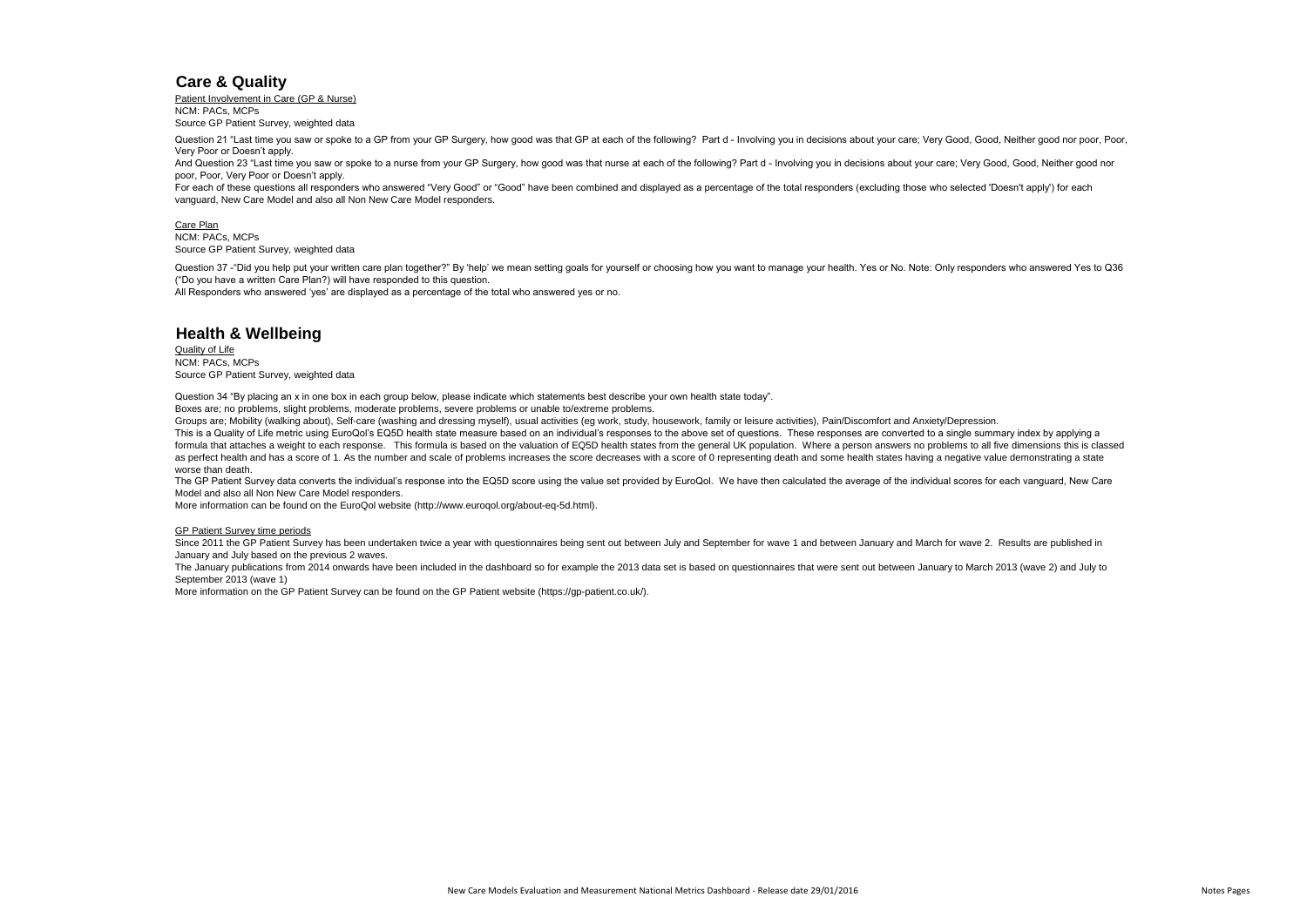## **GP to Vanguard Mapping:**

| <b>GP Code</b> | <b>Vanguard/Non NCM (Previous)</b>                  | Vanguard/Non NCM (in this release)                                                               |  |  |  |  |  |
|----------------|-----------------------------------------------------|--------------------------------------------------------------------------------------------------|--|--|--|--|--|
| G82790         | Whitstable Medical Practice (MCP)                   | Non-Vanguard                                                                                     |  |  |  |  |  |
| A84613         | Northumberland Accountable Care Organisation (PACS) | Non-Vanguard                                                                                     |  |  |  |  |  |
| P88033         | Stockport Together (MCP)                            | Non-Vanguard                                                                                     |  |  |  |  |  |
| P88044         | Non-Vanguard                                        | Stockport Together (MCP)                                                                         |  |  |  |  |  |
| M87032         | Dudley MCP                                          | Non-Vanguard                                                                                     |  |  |  |  |  |
| M87614         | Dudley MCP                                          | Non-Vanguard                                                                                     |  |  |  |  |  |
| Y01163         | South Somerset Symphony (PACS)                      | Non-Vanguard                                                                                     |  |  |  |  |  |
| L85004         | Non-Vanguard                                        | South Somerset Symphony (PACS)                                                                   |  |  |  |  |  |
| P81629         | Fylde Coast (MCP)                                   | Non-Vanguard                                                                                     |  |  |  |  |  |
| Y02157         | Fylde Coast (MCP)                                   | Non-Vanguard                                                                                     |  |  |  |  |  |
| Y02854         | Fylde Coast (MCP)                                   | Non-Vanguard                                                                                     |  |  |  |  |  |
| C84121         | Mid Nottinghamshire Better Together (PACS)          | Non-Vanguard                                                                                     |  |  |  |  |  |
| C84718         | Mid Nottinghamshire Better Together (PACS)          | Non-Vanguard                                                                                     |  |  |  |  |  |
| Y02977         | Mid Nottinghamshire Better Together (PACS)          | Non-Vanguard                                                                                     |  |  |  |  |  |
| C84636         | Non-Vanguard                                        | Nottingham City (Care Home)                                                                      |  |  |  |  |  |
| Y02846         | Non-Vanguard                                        | Nottingham City (Care Home)                                                                      |  |  |  |  |  |
| C84720         | Non-Vanguard                                        | Nottingham City (Care Home)                                                                      |  |  |  |  |  |
| A82622         | Not Previously Included in Dashboard                | Better Care Together (Morecambe Bay) (PACS)                                                      |  |  |  |  |  |
| P88603         | Not Previously Included in Dashboard                | Stockport Together (MCP)                                                                         |  |  |  |  |  |
| P88609         | Not Previously Included in Dashboard                | Stockport Together (MCP)                                                                         |  |  |  |  |  |
| K83021         | Lakeside Healthcare (MCP)                           | Non-Vanguard                                                                                     |  |  |  |  |  |
| B87044         | Connecting Care - Wakefield District (Care Home)    | Connecting Care - Wakefield District (Care Home); West<br>Wakefield Health & Wellbeing Ltd (MCP) |  |  |  |  |  |
| B87019         | Connecting Care - Wakefield District (Care Home)    | Connecting Care - Wakefield District (Care Home); West<br>Wakefield Health & Wellbeing Ltd (MCP) |  |  |  |  |  |
| B87022         | Connecting Care - Wakefield District (Care Home)    | Connecting Care - Wakefield District (Care Home); West<br>Wakefield Health & Wellbeing Ltd (MCP) |  |  |  |  |  |
| B87027         | Connecting Care - Wakefield District (Care Home)    | Connecting Care - Wakefield District (Care Home); West<br>Wakefield Health & Wellbeing Ltd (MCP) |  |  |  |  |  |
| B87013         | Connecting Care - Wakefield District (Care Home)    | Connecting Care - Wakefield District (Care Home); West<br>Wakefield Health & Wellbeing Ltd (MCP) |  |  |  |  |  |
| B87017         | Connecting Care - Wakefield District (Care Home)    | Connecting Care - Wakefield District (Care Home); West<br>Wakefield Health & Wellbeing Ltd (MCP) |  |  |  |  |  |
| B87004         | Connecting Care - Wakefield District (Care Home)    | Connecting Care - Wakefield District (Care Home); West<br>Wakefield Health & Wellbeing Ltd (MCP) |  |  |  |  |  |

Below are the GP Practice codes where the mapping to either a vanguard or the Non-NCM group has changed since the last release. These changes will effect all summary and metrics for the listed vanguards, the NCM and Non-NCM totals.

# **Technical Update**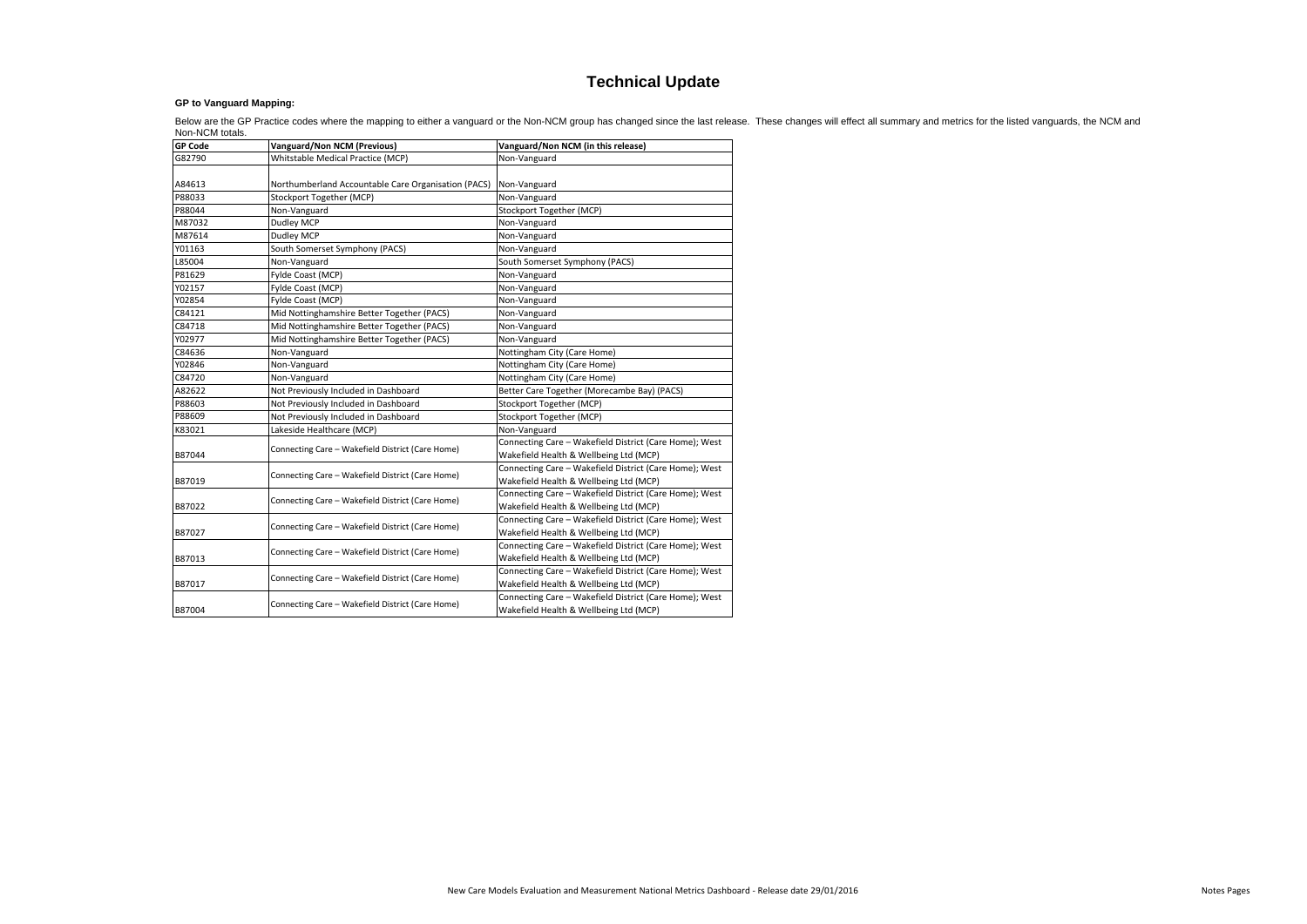



New Care Models Evaluation and Measurement National Metrics Dashboard - Release date 29/01/2016 Cover Page Cover Page



*PLEASE FOLLOW ALL 3 STEPS BELOW TO VIEW YOUR DATA CORRECTLY*

# NEW CARE MODELS EVALUATION AND MEASUREMENT NATIONAL METRICS DASHBOARD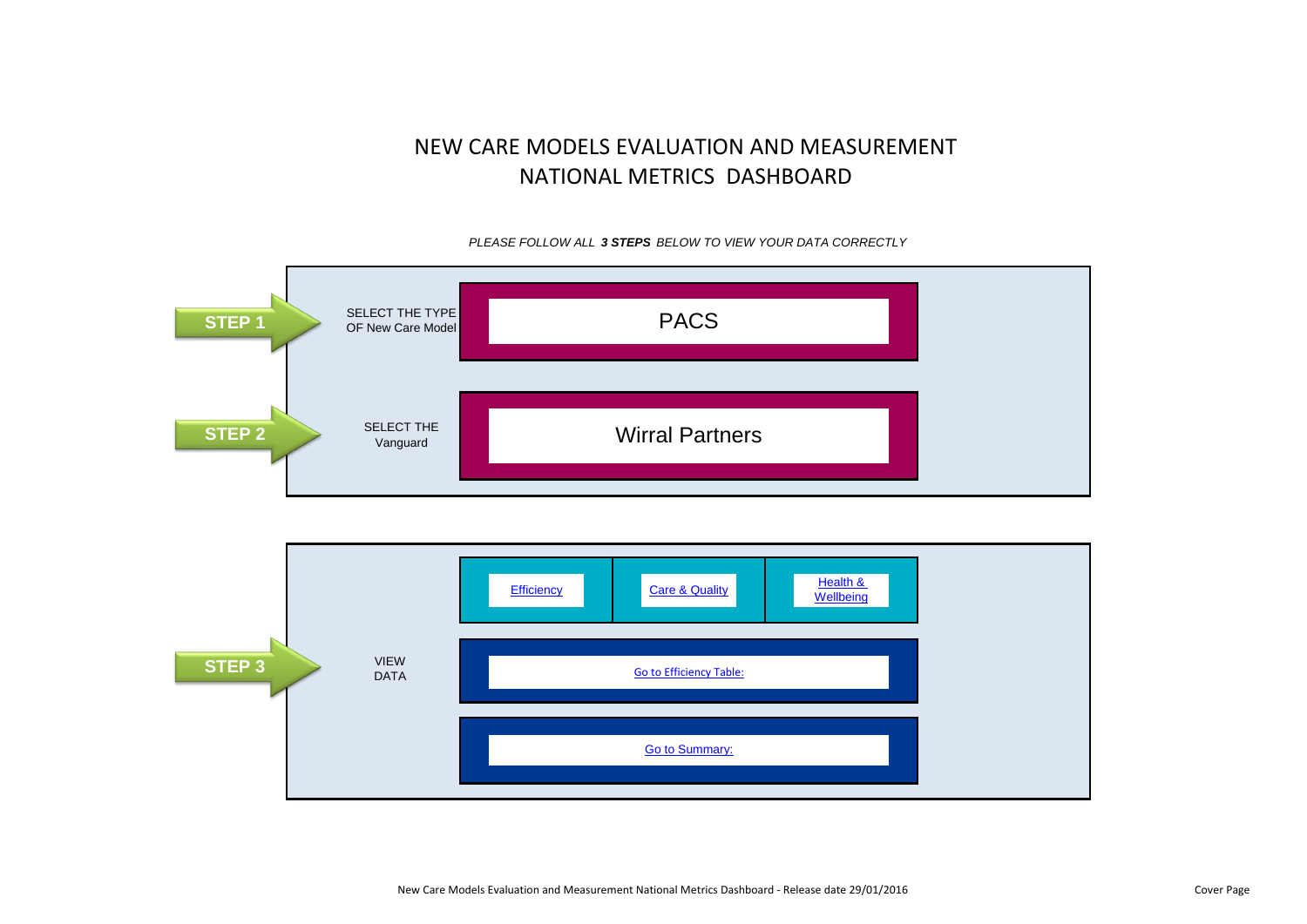







## **NEW CARE MODELS EVALUATION AND MEASUREMENT NATIONAL METRICS DASHBOARD**



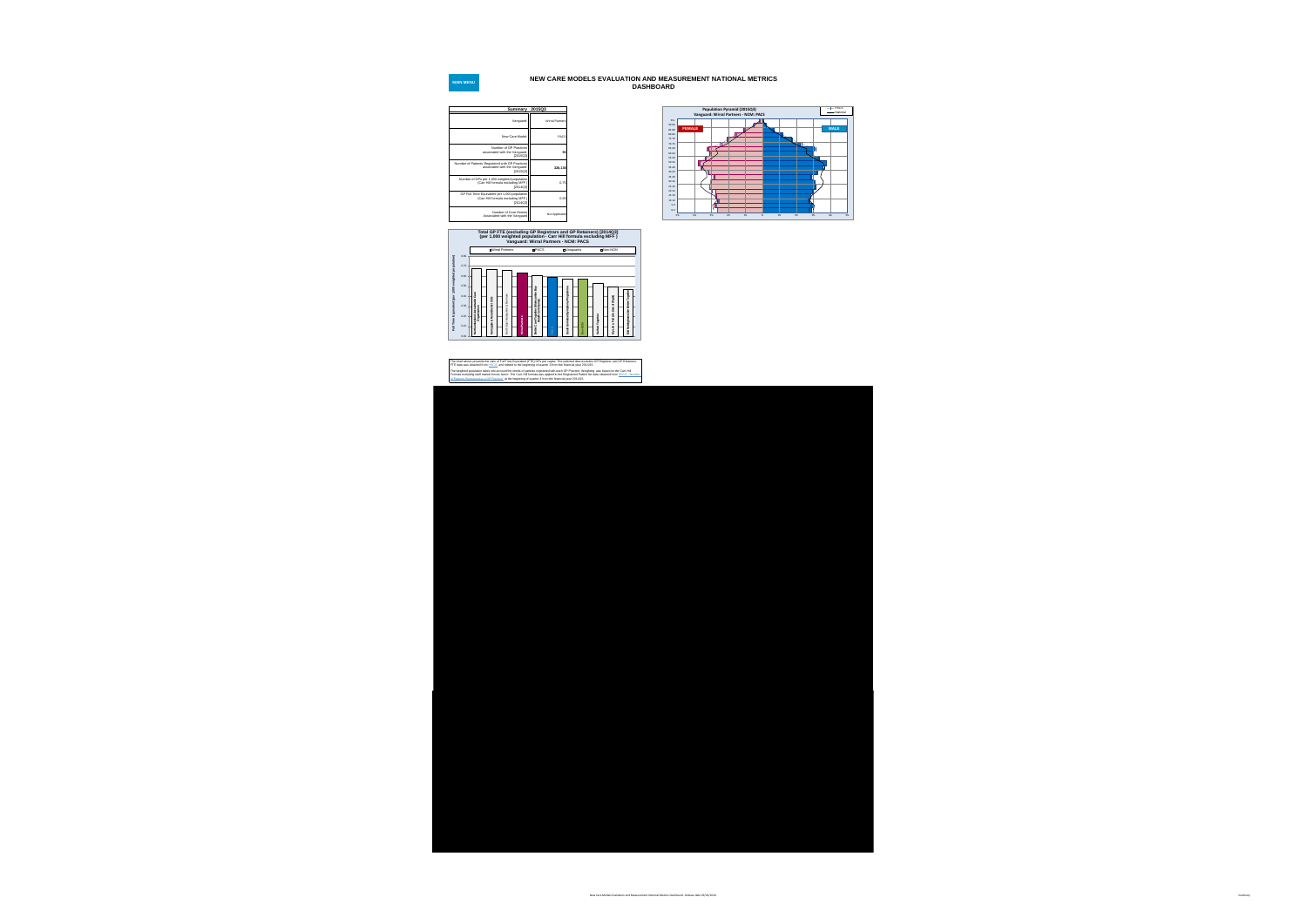

## **MAIN MENU NEW CARE MODELS EVALUATION AND MEASUREMENT NATIONAL METRICS DASHBOARD**



## *Efficiency Metrics*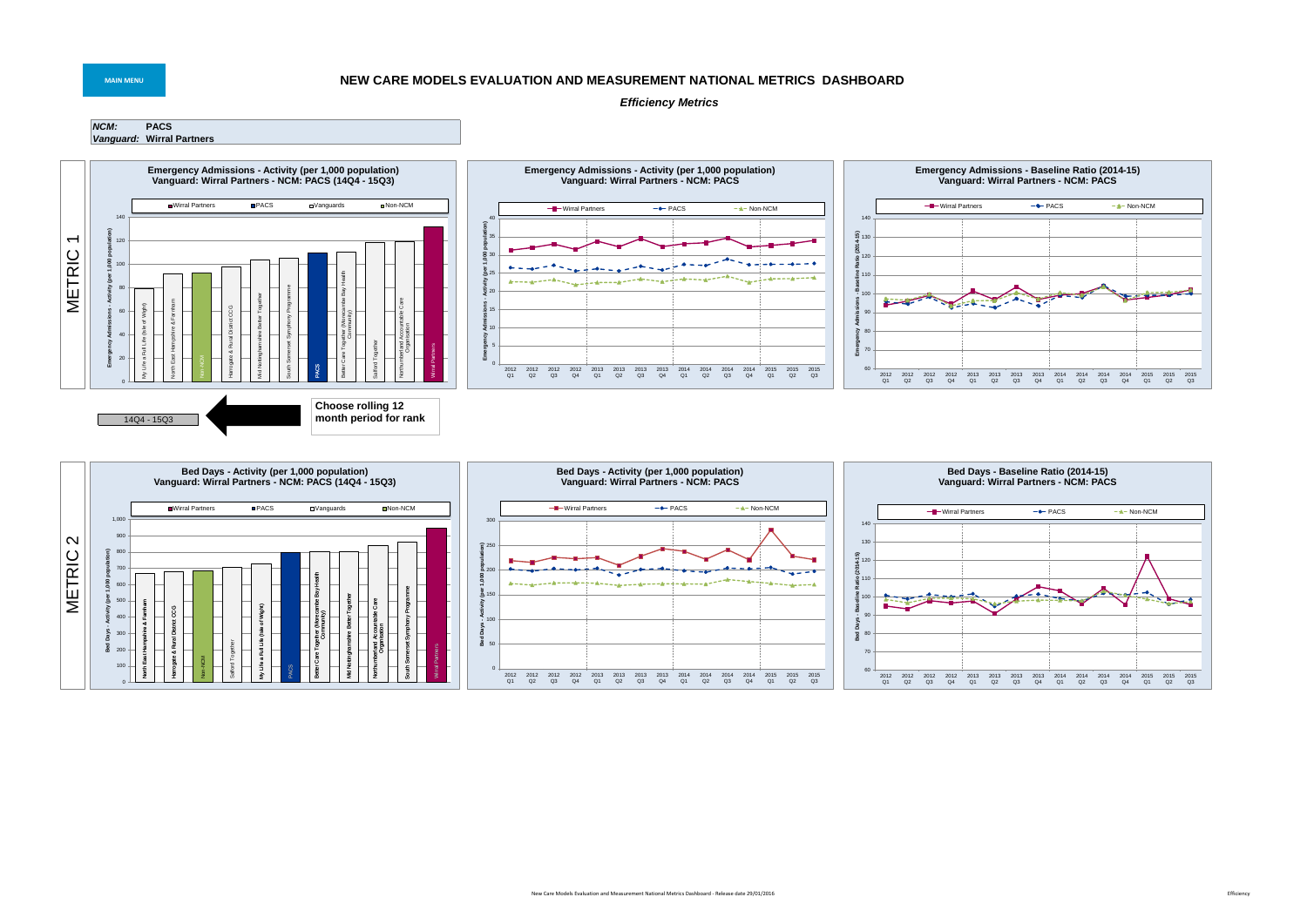*NCM:* **PACS** *Vanguard:* **Wirral Partners**

# **NEW CARE MODELS EVALUATION AND MEASUREMENT NATIONAL METRICS DASHBOARD**

*Care and Quality Metrics*

## **MAIN MENU**







**Care Plan - GP Patient Survey Q37 "Did you help put your written care plan together", the chart shows the total patients who responded 'Yes' as a percentage of total responders who do have a written care plan.**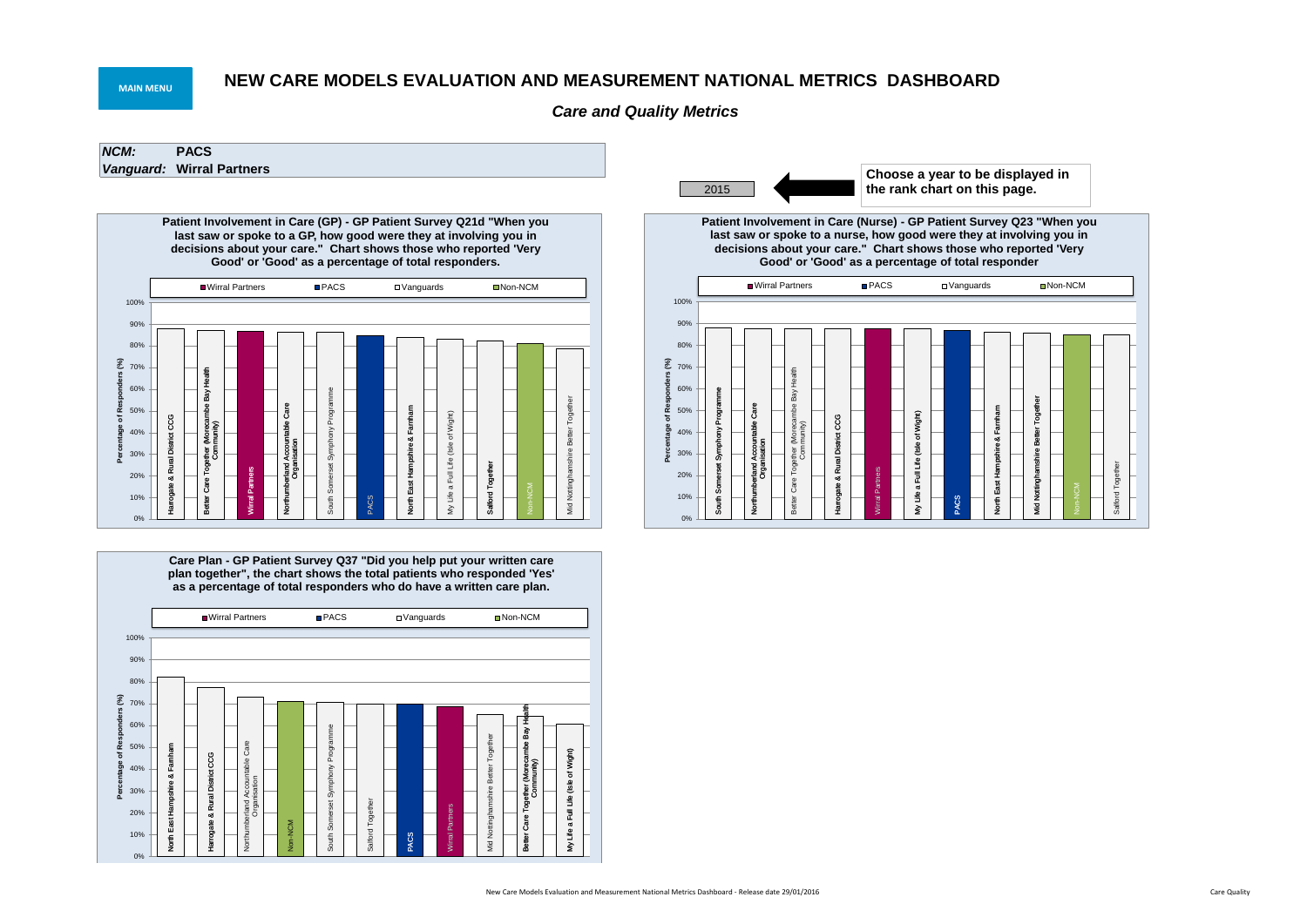# **NEW CARE MODELS EVALUATION AND MEASUREMENT NATIONAL METRICS DASHBOARD**

# *Health and Wellbeing Metrics*